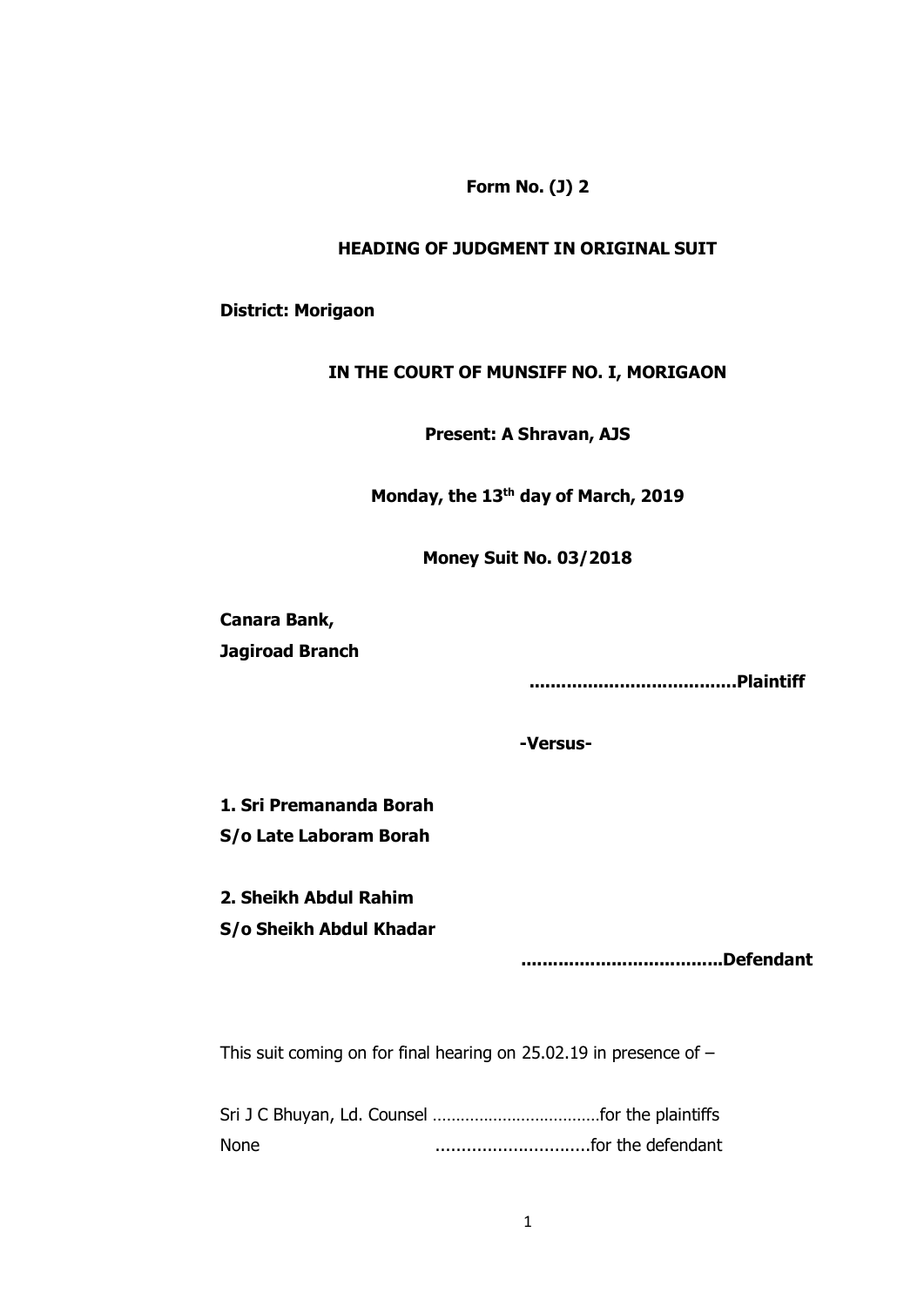And having stood for consideration to this day, the Court delivers the following judgment:

### **JUDGMENT**

1. This is a suit for recovery of money to the tune of Rs. 1, 83, 812.36 /- from the defendant with interest, costs and other reliefs.

### **CASE OF THE PLAINTIFF**

- 2. The instant suit has been filed by the plaintiff bank for realisation of Rs.1, 83, 812.36/- along with interest accrued thereon.
- 3. The case of the plaintiff in brief is that the plaintiff is a body corporate constituted under the Banking companies Acquisition and Transfer of Undertaking Act, 1970 with its Head Office at 112, J.C Road, Bangalore-560002 carrying on banking business at different branches having amongst others a Branch at Jagirod in the District of Morigaon, Assam, represented by its Manager/Authorised Officer.
- 4. The Defendant No.1 & 2 are the Borrower for personal loan under retail lending scheme (Canara Budged) residing at H.P.C Colony, P.O: Kagaj Nagar, P.S Jagirod, Morigaon, and PIN- 782413. The Defendants, by loan application dated 14.03.2015 applied for loan accommodation from the Plaintiff's Bank under the Scheme of Plaintiff's Bank to meet emergent needs. Considering the needs and requirements of the defendant, the Plaintiff Bank granted and sanctioned loan for Rs. 3, 00, 000/- on 14.03.2015 on terms and conditions amongst others that loan amount will carry interest @ 14.20 % per annum subject to revision from time to time as per Bank's rules. The defendants agreed to all the terms and conditions of sanctioning letter dated 14.03.2015. The Defendants agreed to repay the loan amount in 36 EMIs @ Rs. 10, 300/- per month.
- 5. At the request of the Defendants, the Plaintiff Bank disbursed the whole amount of Rs. 3, 00, 000/- on 14.03.2015. However, the Defendants, failed fulfil the terms and conditions of the loan. They failed to maintain their account regularly and also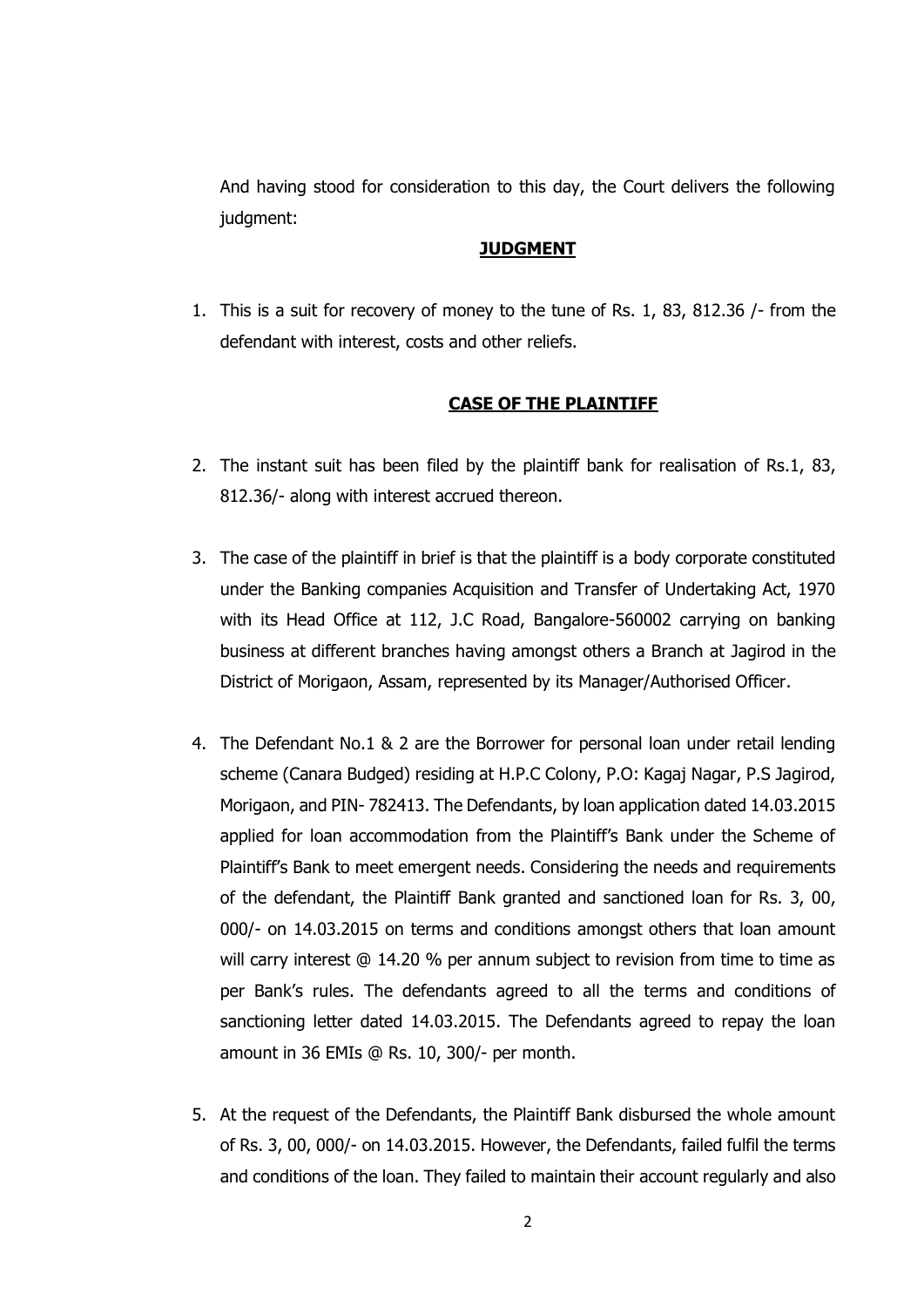defaulted in paying the installments and interest thereon. Even after repeated personal approach, requests through letters and persuasion of the Plaintiff Bank, the Defendant failed and neglected to regularise their loan A/c No. 1436626000309 as well as to deposit the instalments on regular basis.

- 6. The recorded liability as on 27.02.2018 (inclusive of interest debited up to 27.02.2018) stood at Rs. 1, 83, 812.36/- (Principal Amount= Rs. 1, 65, 571.36 + Interest=Rs. 18, 241/-).
- 7. The Plaintiff further claims the amount from the Defendants with future interest from 28.02.2018 to the date of payment.
- 8. The Defendants executed the following documents with the Plaintiff Bank:
	- I. Application Form dated 14.03.2015;
	- II. Certificate of compliance of terms and conditions dated 20.03.2015
	- III. TDL to DPN dated 20.03.2015
	- IV. Pro-note dated 20.03.2015
- 9. The Plaintiff has prayed for the following reliefs:
	- a. realisation of Rs, 1, 83, 812.36 with costs and future interest on contractual rate;
	- b. preliminary decree giving some time to the defendants to pay the money and if he fails to pay, draw up final decree for realisation of money;
	- c. any other relief or reliefs to which the plaintiff is entitled in law and equity.

### **CASE OF THE DEFENDANT**

10. Having received summons from the Court on 17.03.2018, the defendant No.1 appeared through his engaged counsel, however, even after the grant of sufficient opportunities, he failed to file written statement and accordingly, the suit was ordered to proceed ex parte against the defendant. The Plaintiff, on the other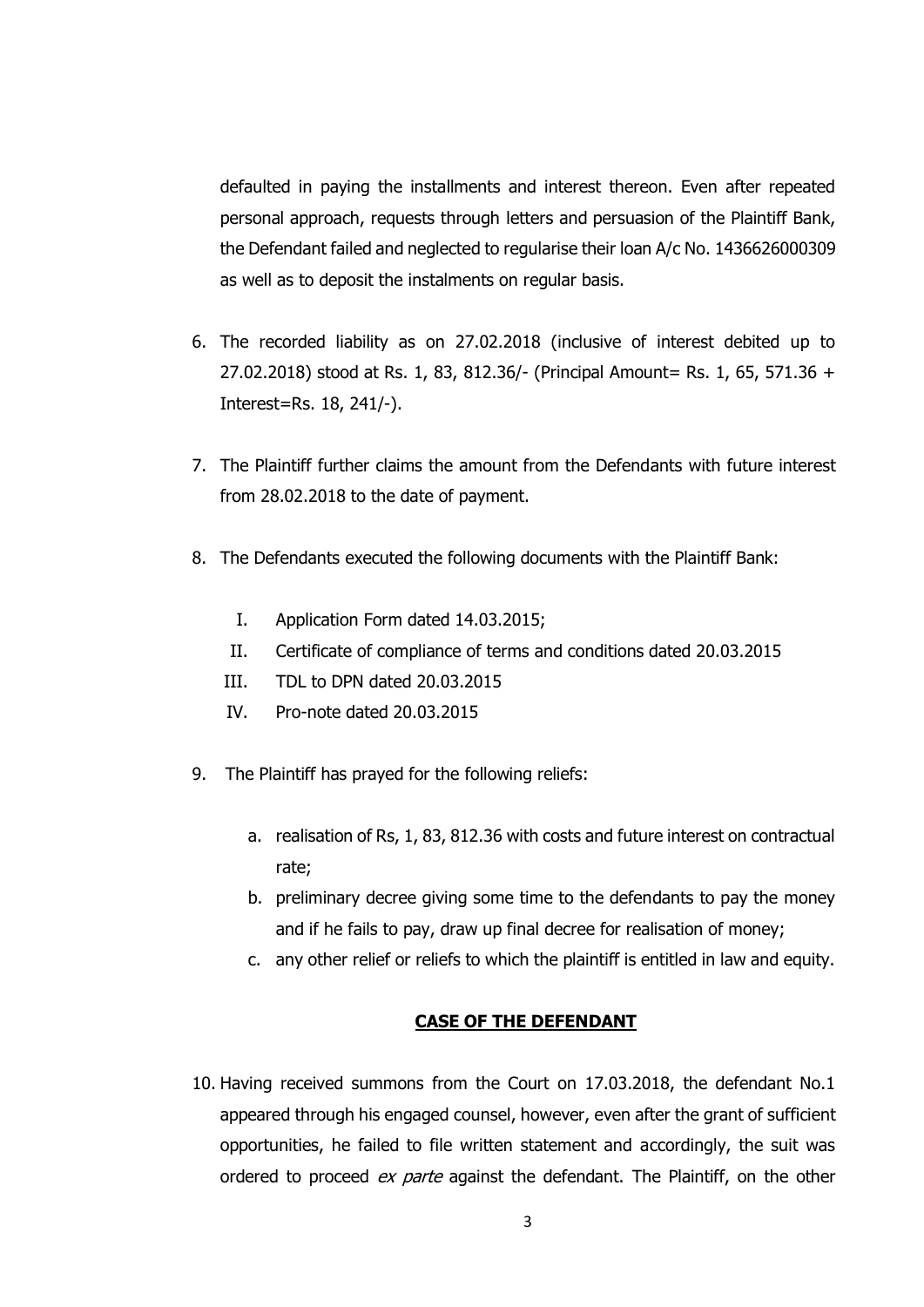hand, failed to take steps against the defendant No.2, even after granting of several opportunities and finally the suit was dismissed as against defendant No. 2.

- 11. I have heard the learned counsel for the plaintiff, and have carefully perused the records of the instant suit.
- 12. Upon such hearing and perusal, I have framed the under-mentioned points for determination:

### **POINT(S) FOR DETERMINATION:**

- i. Whether the suit is filed within the period of limitation?
- ii. Whether the defendant No.1, on 14.03.2015, obtained a loan of Rs. 3, 00, 000/- at the rate of interest of 14.20 % per annum from the plaintiff Bank and agreed to repay the loan amount in 36 EMIs @ Rs. 10, 300 per month ?
- iii. If so, whether the defendant No.1 failed to repay part of the said loan of to the plaintiff as per the terms and conditions despite demands being made by it?
- iv. Whether an amount of Rs. 1, 83, 812.36/- (inclusive of Principal and interest) is due to the defendant as on 27.02.2018 to be paid to the Plaintiff Bank?
- v. To what other relief/reliefs the plaintiff is entitled?
- 13. During proceeding, the plaintiff examined one witness and exhibited 20 (Twenty) documents.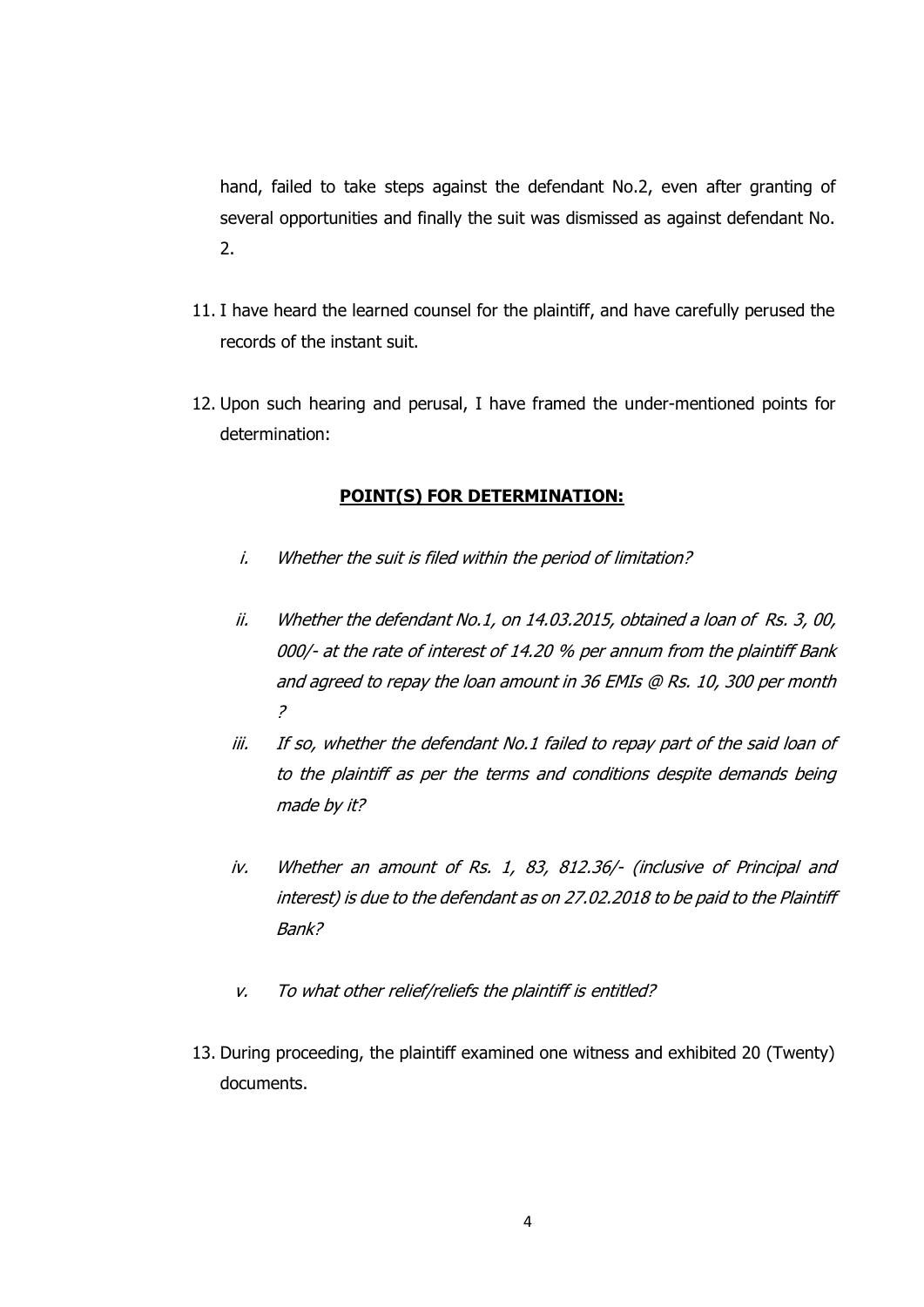14. I have heard argument of the Ld. Counsel for the plaintiff. None argued the case for the defendant. I have carefully perused the evidence on record and the documents exhibited.

## **DISCUSSION, DECISION AND RESON THEREOF:**

## **POINT OF DETERMINATION NO. (I): Whether the suit is filed within the period of limitation?**

15. The limitation act provides that the period of limitation for a suit for recovery of money loaned is three years from the date when the loan was made. The loan in this case was made on 20.03.2015 and the suit has been filed on 03.03.2018. Thus, it is abundantly clear that the suit has been filed well within the period of limitation.

## **16.Thus, the aforesaid point stand decided in the affirmative and in favour of the plaintiff.**

**POINT OF DETERMINATION NO. (I): Whether the defendant No.1, on 14.03.2015, obtained a loan of Rs. 3, 00, 000/- at the rate of interest of 14.20 % per annum from the plaintiff Bank and agreed to repay the loan amount in 36 EMIs @ Rs. 10, 300 per month ?**

**&**

# **POINT OF DETERMINATION NO. (II): If so, whether the defendant No.1 failed to repay part of the said loan of to the plaintiff as per the terms and conditions despite demands being made by it?**

- 17. For the sake of convenience and brevity, I shall discuss and decide the point of determination No. (i) and (ii) together.
- 18. In support of its case, the Manager of the Plaintiff Bank, Sri Vikash Ranjan, adduced his evidence-in-affidavit as PW-1. His evidence-in-affidavit is near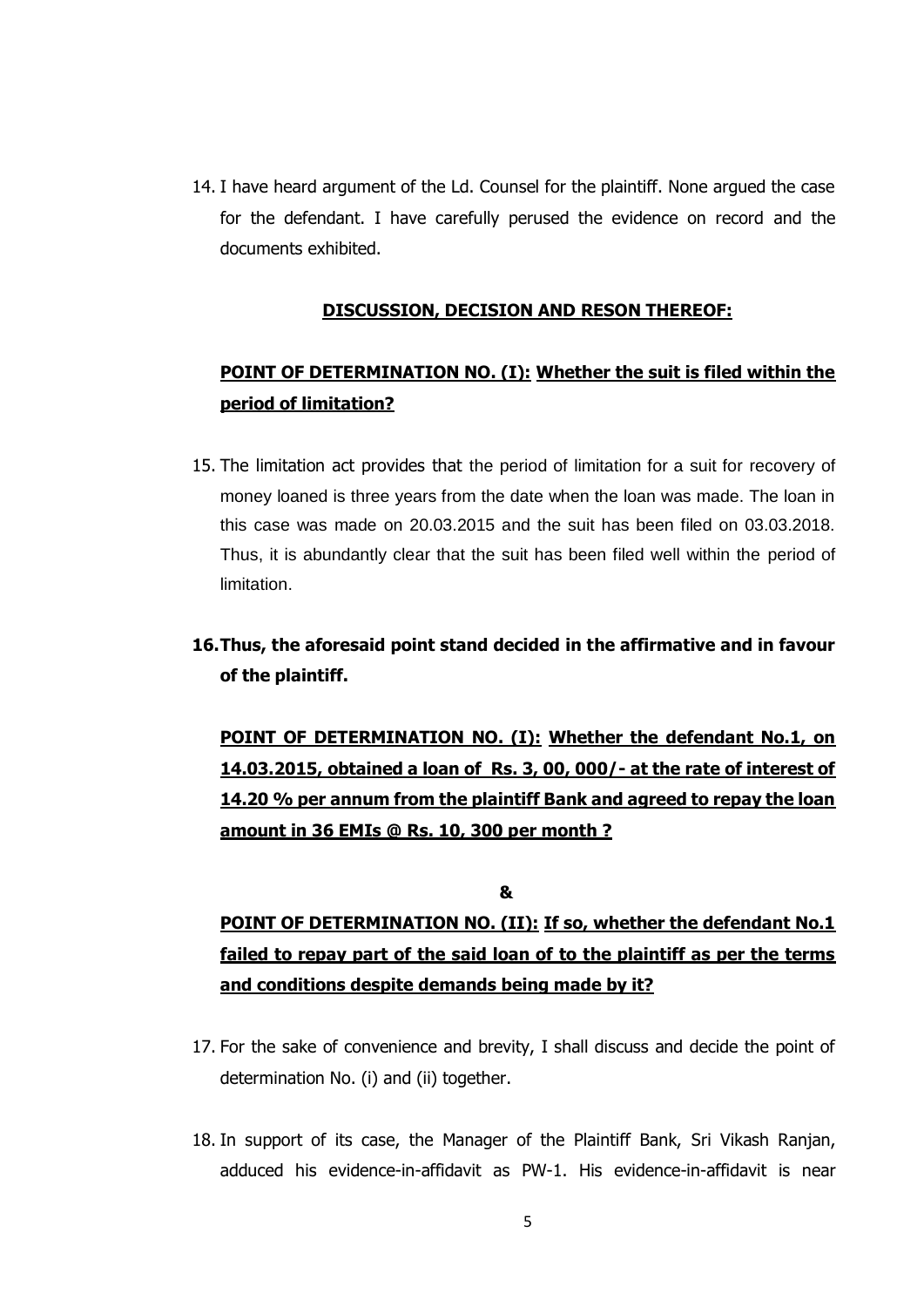verbatim reproduction of the plaint in material particulars and the same is not reproduced for the sake of brevity.

- 19. The PW-1 has exhibited the Loan Application dated 14.03.2015 of Defendant No.1 as Ext-1. It reveals that the Defendant No.1, as applicant applied for a loan of Rs. 3, 00, 000/- from the Plaintiff Bank @ 14.20 % per annum and also agreed to repay the same in 36 EMIs @ Rs. 10, 300/- per month, to which, defendant No.2, Sheikh Abdul Rahim stood as guarantor. PW-1 has also exhibited the signature of the Defendant No.1 as Ext-1(a). Ext-2 is the Specimen signature card dated 20.03.2015. Ext-2(a) is the signature of the borrower/defendant No1 and Ext-2(b) is the signature of the then Bank Manager. Ext-3 is the Certificate of Compliance of Terms and Conditions dated 20.03.2015. Ext-4 is the Certificate of Hindustan Paper Corporation Limited dated 11.03.2015, certifying the Defendant No.1 to be working with the said corporation. Ext-5 is the Irrevocable Mandate for Deduction from Salary, executed by the Defendant No.1, wherein he admitted that he had been sanctioned an amount of Rs. 3, 00, 000/- from the Canara Bank, Jagirod Barnch and authorising the DGM (Finance) to deduct a sum of Rs. 7, 000/- from his salary commencing from March, 2015 and to remit the amount so deducted to Canara Bank, Jagirod Branch. Ext-5 (a) is the signature of the Defendant No.1. Ext-6 is the TDL to DPN dated 22.03.2015, which reveals that the Defendant No.1 agreed to repay the loan in 36 monthly installments @ Rs. 10, 300/- @ 14.20% per annum and also to a penal rate of interest of 2 % per annum in case of default. Ext-6 (a) is the signature of the Defendant No.1. Ext-7 is the Pronote dated 20.03.2015 and Ext-7 (a) is the signature of the Defendant No.1. Ext-8 is the Notice to the Defendant dated 30.01.2018. Ext-9 is the certified copy of the computerised statement of Accounts of the Defendant No.1 under the seal and signature of the Senior Manager, Canara Bank, Jagirod Branch.
- 20. From the evidence of the PW-1 and the documents exhibited by him, there remains no quarrel as to the fact that the Defendant No.1 namely, Sri Premananda Borah approached the Plaintiff Bank for a loan of Rs. 3, 00, 000/- @ 14.20 % interest per annum, under the scheme of *Canara Budget* with the condition to repay the same in 36 instalments per month at the rate of Rs. 10, 300/-. The evidence of the PW-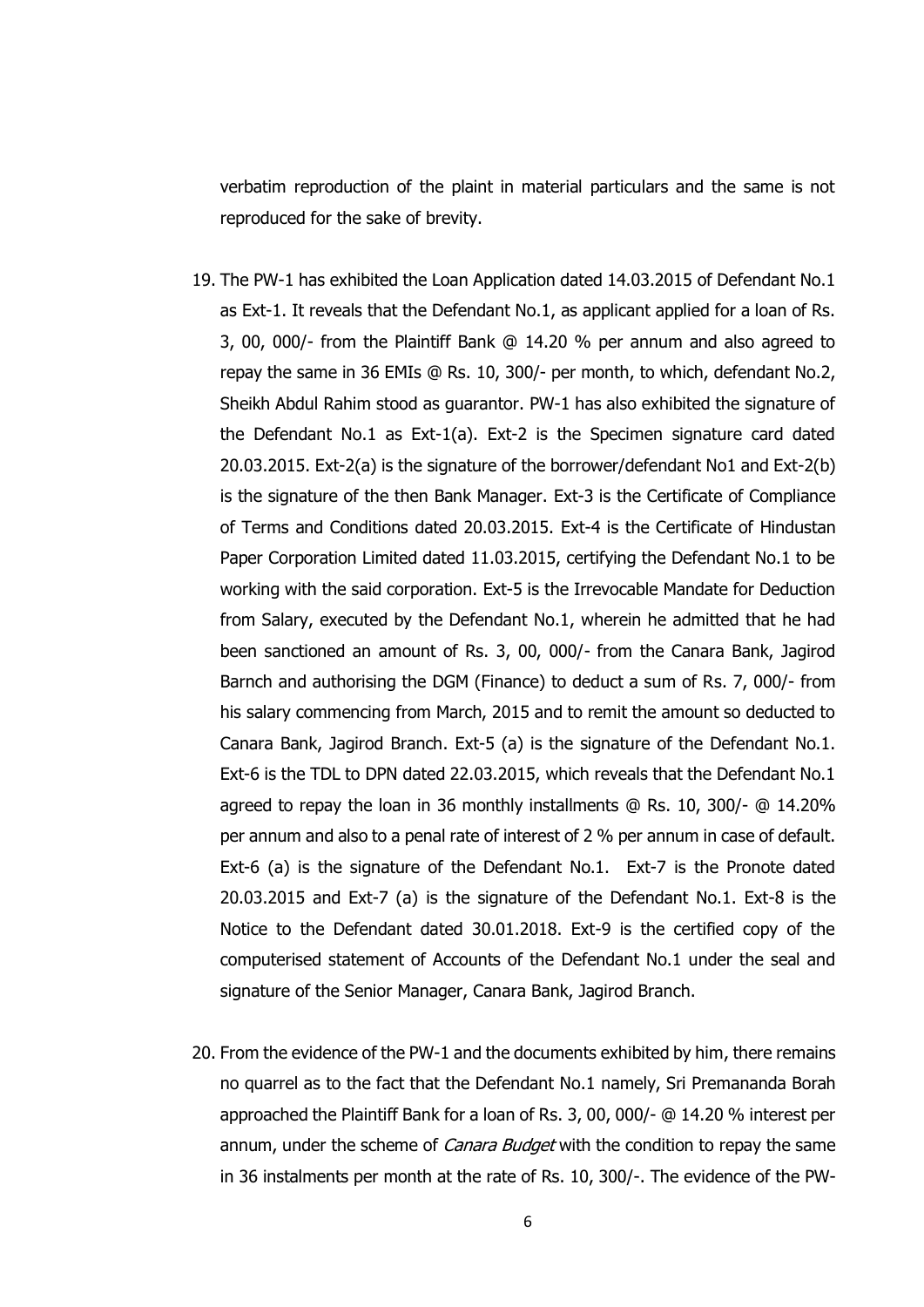1 show that the plaintiff made personal requests and persuasion to the defendant for payment of the aforesaid loan which is supported by Notice dated 30.01.2018 produced as Ext-8. But despite such demands being made, the defendant defaulted in repayment of part of the loan as per the terms and conditions consented to by him. The evidence so adduced by the plaintiff remained unrebutted and uncontroverted, inasmuch as the defendant did not contest the suit.

- 21. Consequently, I am clearly of the opinion that the plaintiff by leading cogent and credible evidence has proved that the defendant on obtained a loan of Rs. 3, 00, 000/- at the rate of interest of 14.20% per annum from the plaintiff Bank and agreed to repay the loan amount in 36 EMIs @ Rs. 10, 300 per month and he failed to repay part of the said loan to the plaintiff as per the terms and conditions consented to by him also despite demands being by him.
- **22.Thus, both the aforesaid points stand decided in the affirmative and in favour of the plaintiff.**

# **POINT OF DETERMINATION NO. (III): Whether an amount of Rs. 1, 83, 812.36/- (inclusive of Principal and interest) is due to the defendant as on 27.02.2018 to be paid to the Plaintiff Bank?**

**23.**From the certified copy of the computerised statement of Accounts of the Defendant No.1 under the seal and signature of the Senior Manager, Canara Bank, Jagirod Branch, it is abundantly clear that the total outstanding amount, inclusive of Principal amount at the rate of interest of 14.20 % per annum, stood at Rs. 1, 83, 812.36/- as on 27.02.2018 and thus, the plaintiff is held to be entitled to a decree for recovery of a sum of Rs. 1, 83, 812.36/- from the defendant with the following reliefs:

a) interest at the contractual rate per annum on the due principal amount from the date of this order till the realization of the same.

c) cost of the suit.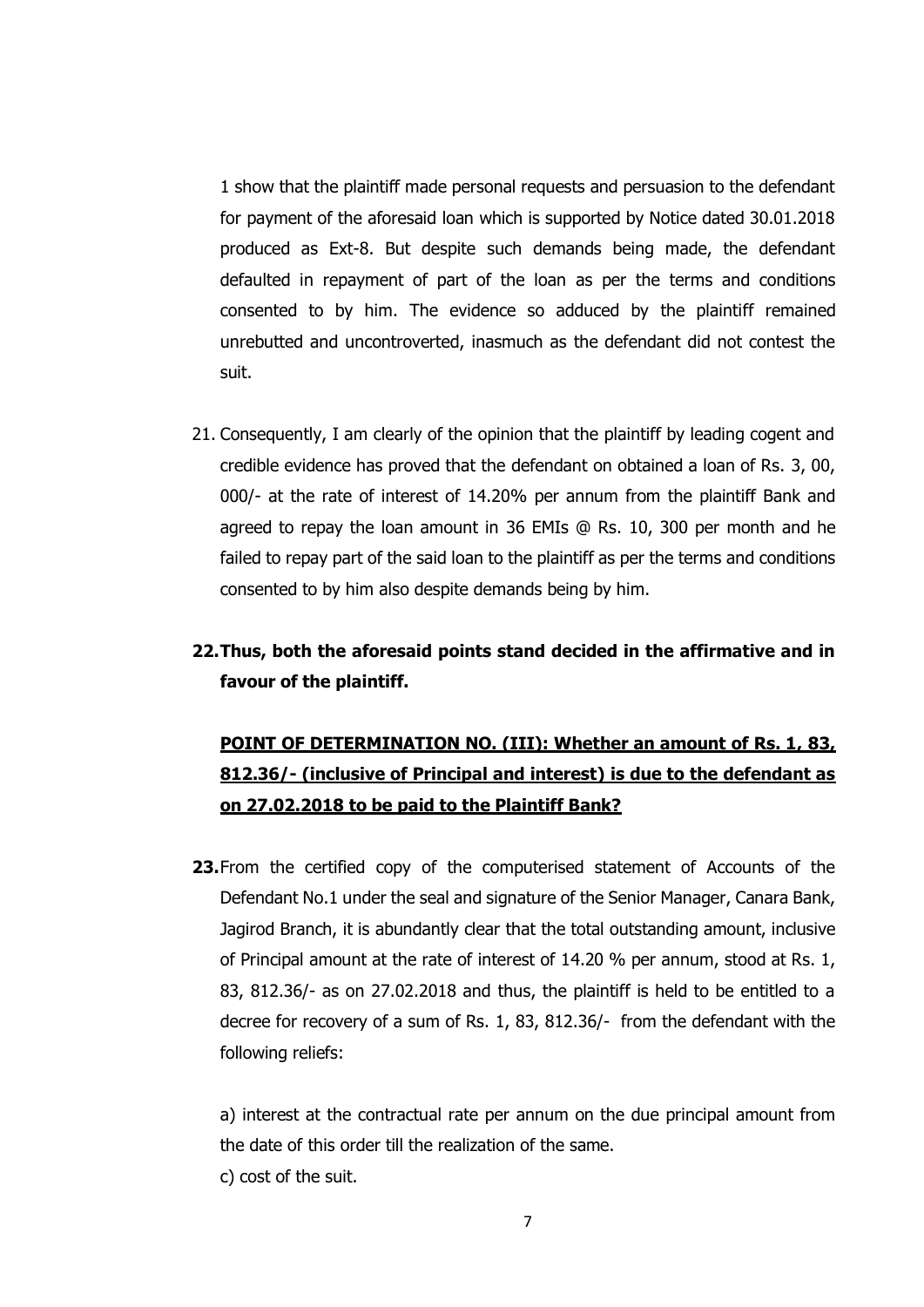## **O R D E R**

13. Resultantly, the plaintiff's suit stands decreed ex-parte with costs with the following reliefs:

- **a) a decree for recovery of a sum of Rs. 1, 83, 812.36 /- from the defendant.**
- **b) interest at the contractual rate per annum on the due principal amount from the date of this order till the realization of the same.**
- **c) Costs of the suit.**
- 14. Prepare a decree accordingly.
- 15. The suit is disposed of accordingly.

Given under my hand and seal of this court on this 13<sup>th</sup> day of March, 2019.

Typed by me:-<br>
A Shravan Munsiff No. 1, Morigaon.